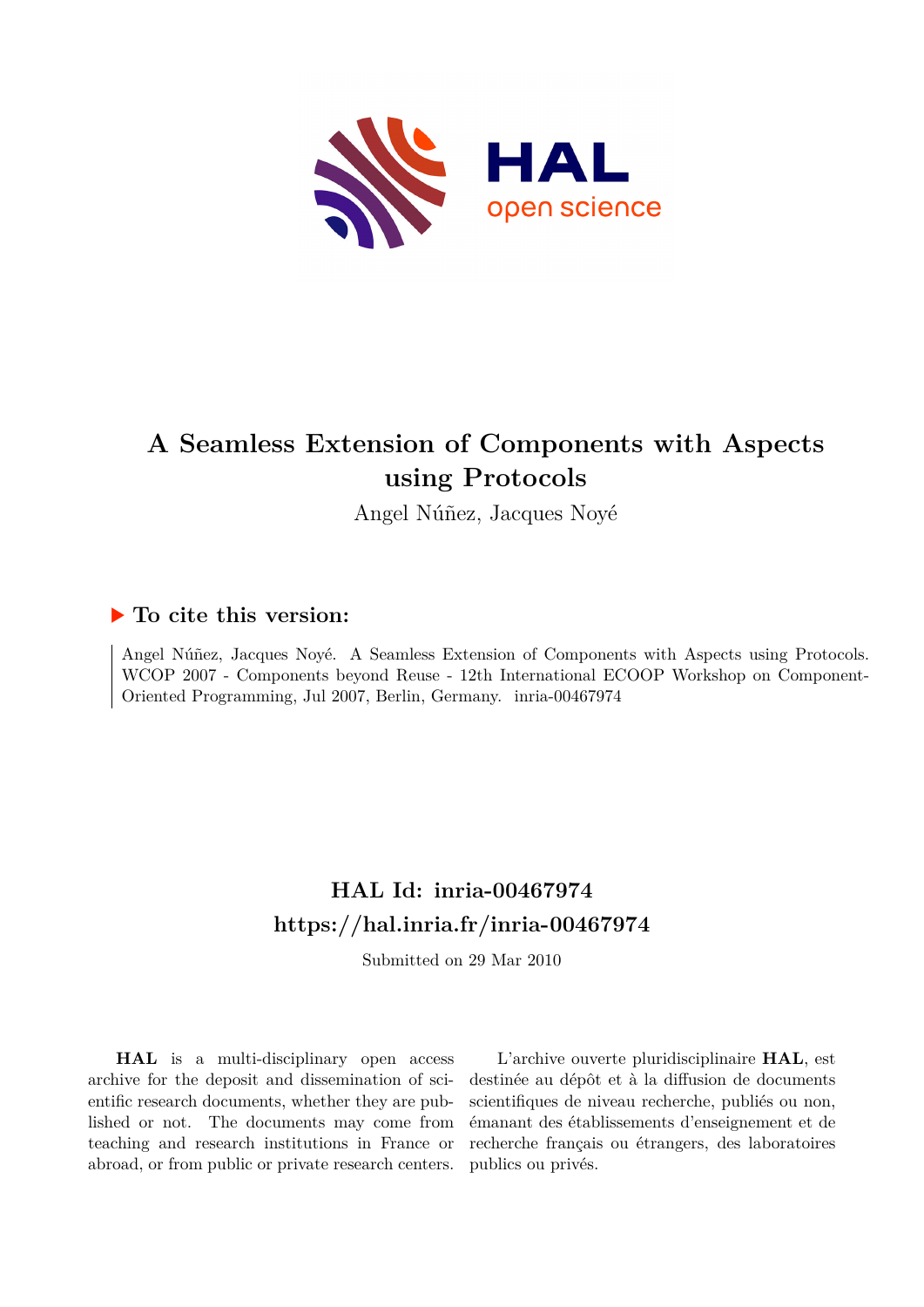# A Seamless Extension of Components with Aspects using Protocols

Angel Núñez, Jacques Noyé Project OBASCO, EMN-INRIA, LINA 4 rue Alfred Kastler, 44307, Nantes, France {angel.nunez,jacques.noye}@emn.fr

*Abstract***—This paper shows how components and aspects can be seamlessly integrated using protocols. A simple component model equipped with protocols is extended with** *aspect components***. The protocol of an aspect component observes the service requests and replies of plain components, and possibly internal component actions, and react to these actions (possibly preventing some base actions to happen as is standard with AOP). A nice feature of the model is that an assembly of plain and aspect components can be transformed back into an assembly of components. All this is done without breaking the black-box nature of the components (dealing with internal actions requires to extend the component interface with an** *action interface***).**

#### I. INTRODUCTION

Aspect-Oriented Programming (AOP), initially developed in the context of Object-Oriented Programming (OOP), has shown that classes are not enough to properly modularize all the concerns of an application. The use of classes alone leads to so-called *crosscutting concerns*, scattered in the various classes that build the application. AOP makes it possible to collect these scattered parts of the concern in a new modularization construct: an *aspect*, and leave the set of classes to which the aspect applies, the *base program*, free from any code for the concern. It is then the job of the compiler to *weave* the aspect and the base program, *i.e.*, to introduce concrete connections between the aspect and the classes, using the aspect *pointcut* and *advice*. The *pointcut* is a predicate defining the *join points*, *i.e.*, the execution points in the base program which should be affected by the aspect. The *advice* defines the new behavior to be inserted at the join points, including calls to base program methods. An abstract way of considering *weaving* is to see it as a transformation back to the scattered and tangled code that would have been written by hand using plain OOP (in practice, however, weaving is not a source-to-source transformation, but a direct transformation to lower-level code, typically bytecode). Apart from improving the modularity of the application, AOP also allows incremental programming: the base program can be developped independently from the aspects, which can be developped at a later stage.

The situation is not really different when moving from OOP to plain Component-Oriented Programming (COP). Crosscutting concerns have to be dealt with. In a strict blackbox model, incremental programming is not possible. The crosscutting concern has to be implemented as a (collection of) component(s). Connection code has to be introduced in the

implementation of the base components, which must also be equipped with the proper interfaces.

This paper deals with improving on this situation by showing how AOP and COP can be seamlessly integrated. We start with a simple component model where components are defined as a set of (structural) interfaces describing their provided and required services and a protocol, describing the behavior of the components in terms of service requests and replies as well as internal actions. We then extend this model by adding *aspect components*, which are also defined as a set of interfaces and a protocol. This protocol has however a slightly different meaning than a standard component protocol. It corresponds to the definition of a *stateful* concurrent aspect [1], [2], [3], which can observe various base actions (service requests and replies, internal actions) and react accordingly. This includes the possibility of preventing a base action from happening, a standard feature of AOP. In this model, weaving can be seen as a transformation of the initial system of plain components and aspect components into a system of plain components.

Section II gives more details on our approach. Section III describes our simple reference model. Section IV extends this model with aspect components. Section V shows how weaving transforms an initial system with aspect components into a system of plain components. Section VI illustrates the approach with a small example. Section VII discusses related work. Finally, Section VIII concludes.

#### II. THE APPROACH

As explained in the introduction we integrate the notion *(class, aspect)* of AOP with the notion *(component, aspect component)* in a seamless way. For doing that, we use Baton [3], a language for programming concurrent stateful aspects in Java. This language is based on the Concurrent Eventbased AOP (CEAOP) approach [2] that models concurrent base programs and concurrent aspects as Finite State Processes (FSP). CEAOP models the weaving of aspects into the base program as FSP composition of the corresponding FSPs. Baton implements these ideas in the OOP world.

In order to implement the integration of AOP and COP, we evolve Baton into a language for programming aspect components that applies to component-based applications. The weaving of aspect components written in Baton into an application is implemented as the generation of a plain component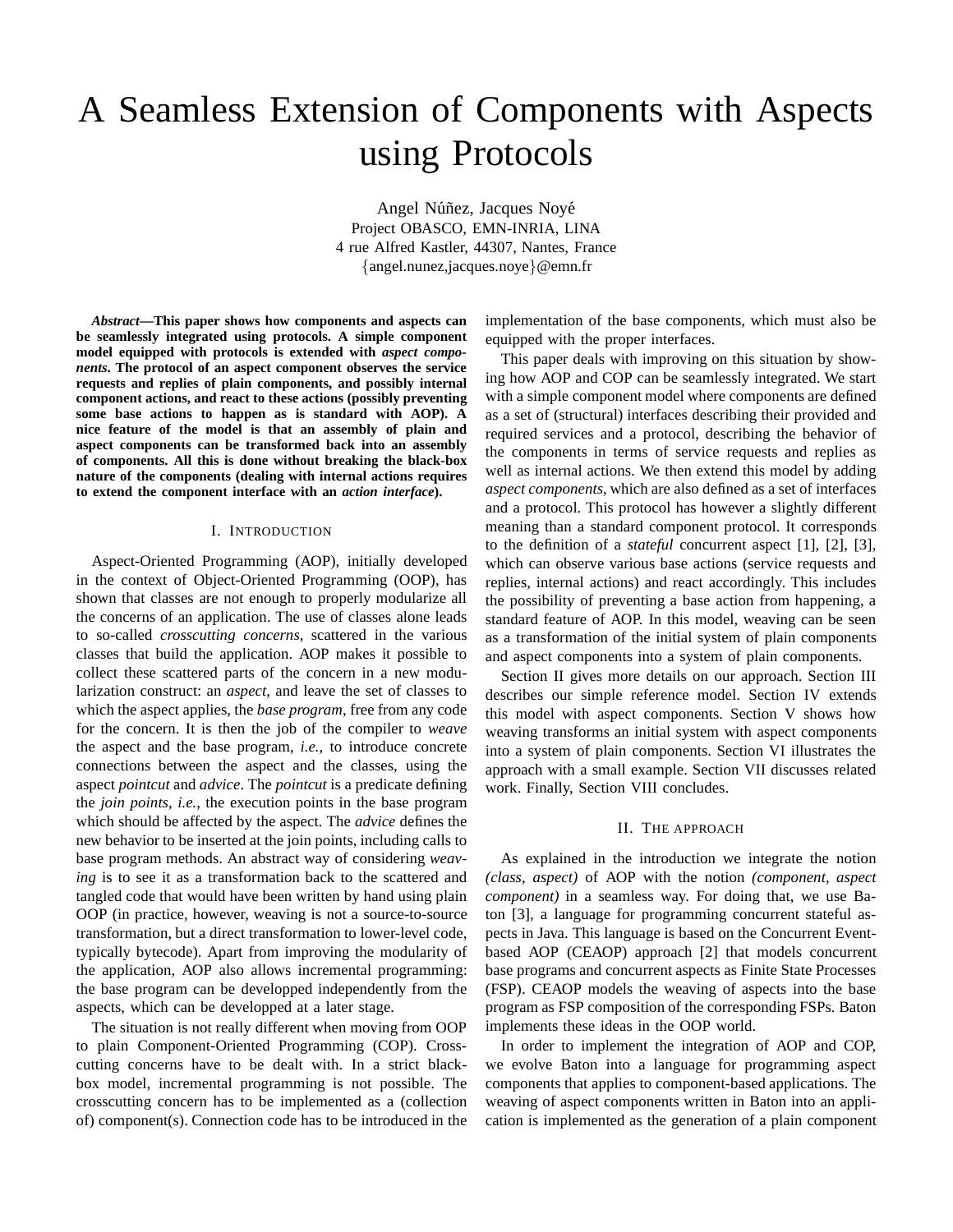representing the aspect component, which is connected to the rest of the components of the system.

For the time being, this paper just considers the case of weaving a single aspect into a component-based system. However, we lay the foundations for the full support of the concurrent aspects modeled by CEAOP.

In the following sections, we describe a simple component model used as a reference model. Then, we present the syntax of Baton and we describe the weaving of aspect components.

#### III. A SIMPLE COMPONENT MODEL

This section describes a very simple component model with the basic features assumed by our aspect-component language.

We consider a minimal component model, whose components are *black boxes* equipped with interfaces and a protocol. Furthermore, the model allows the definition of *primitive* and *compound* components.

A primitive component declares its interfaces and its protocol with the following syntax:

|            | $Component ::= component Id implements$ |
|------------|-----------------------------------------|
|            | Interfaces $\{ Behaviour \}$            |
| Interfaces | $\therefore$ = Id ( , Id )*             |

The definition of the interfaces is done outside the component. Each interface declares provided and required services with the following syntax:

| $ ::=$ interface Id { IntBody } |
|---------------------------------|
| $\therefore$ (Action ; )*       |
| $\therefore$ Mod Name (Params?) |
| $ ::=$ provides                 |
| $ ::=$ requires                 |
|                                 |

*Action* represents a service that can be provided or required, *Name* is the name of the service, and *Params* are optional parameters declared by the service (parameters are used for message passing purposes).

The protocol defines the behavioral interface of the component using an FSP. We assume a protocol with the following syntax:

| <b>Behavior</b> | $ ::= Procbef$ ( , ProcDef)* .          |
|-----------------|-----------------------------------------|
| ProcDef         | $\therefore$ = ProcId = Body            |
| Body            | $ ::= (Prefix (   Prefix )^*)$          |
| Prefix          | $ ::= (ActLabel \rightarrow ) * Procid$ |
| ActLabel        | $\therefore$ Name ( Params? )           |

The label of each transition (*ActLabel*) consists of the name of a service declared in some interface (*Name*) and its optional parameters (*Params*). We say that the transition *refers* to the service. The semantics of each transition depends on the type of service the transition refers. If a transition refers to a provided service, then the semantics of the transition is that the component receives a request for the service. If a transition refers to a required service, then the semantics of the transition is that the component sends a request for the service.

A compound component is an assembly of subcomponents. Its interfaces are formed by interfaces *exported* from subcomponents. An exported interface is such that it has not been bound or it only defines provided services. The protocol of a compound component is obtained from the protocols of its subcomponents by performing FSP composition.

Components are connected through their interfaces. We just consider binary communication (one sender, one receiver). When connecting two interfaces, services are bound through name matching. The condition is that each required service of one interface is provided by a service of the second interface.

A recent approach introduces the notion of *open modules* [4], which can be used to expose internal actions of a black-box component. We extend the component interface with an *action interface* in order to include this notion. Then a primitive component may not only declare the standard interface of provided and required services, but also action interfaces.

The action interface defines abstract internal actions that are made observable from outside the component and are included in the component protocol together with provided and required services. The syntax of an action interface is as follows:

| Interface  | $ ::=$ interface Id { ActIntBody }                    |
|------------|-------------------------------------------------------|
| ActIntBody | $\therefore$ (ExpAction ; )*                          |
| ExpAction  | $\therefore$ = exposes <i>Name</i> ( <i>Params?</i> ) |

#### IV. A LANGUAGE FOR PROGRAMMING ASPECT **COMPONENTS**

We seamlessly integrate the notion of aspect in AOP into the notion of aspect component. For doing this, we present Baton as a language for programming aspect components. This section describes the syntax of the language.

#### *A. Aspect components*

An aspect component, as the name implies, is an aspect with a component flavor. Like a component, it is defined using a set of interfaces and a protocol. Its protocol has however a slightly different meaning than a standard component protocol. It corresponds to the definition of a stateful concurrent aspect. The concrete syntax of an aspect component (see below) is very similar to the syntax of a plain component, the differences are in the definition of the interfaces and the protocol.

*Component ::=* aspect *Id* implements *Interfaces* { *Behavior* } *Interfaces ::= Id (* , *Id )\**

An interface is defined by the following syntax, which is very similar to the syntax of a plain-component interface:

|                | Interface ::= interface Id { IntBody } |
|----------------|----------------------------------------|
| <i>IntBody</i> | $\therefore = (Action \; : \;)^*$      |
| Action         | $\therefore$ = Mod Name (Params?)      |
| Mod            | $\mathrel{\mathop:}=$ event            |
| Mod            | $ ::=$ skippable event                 |
| Mod            | $::=$ action                           |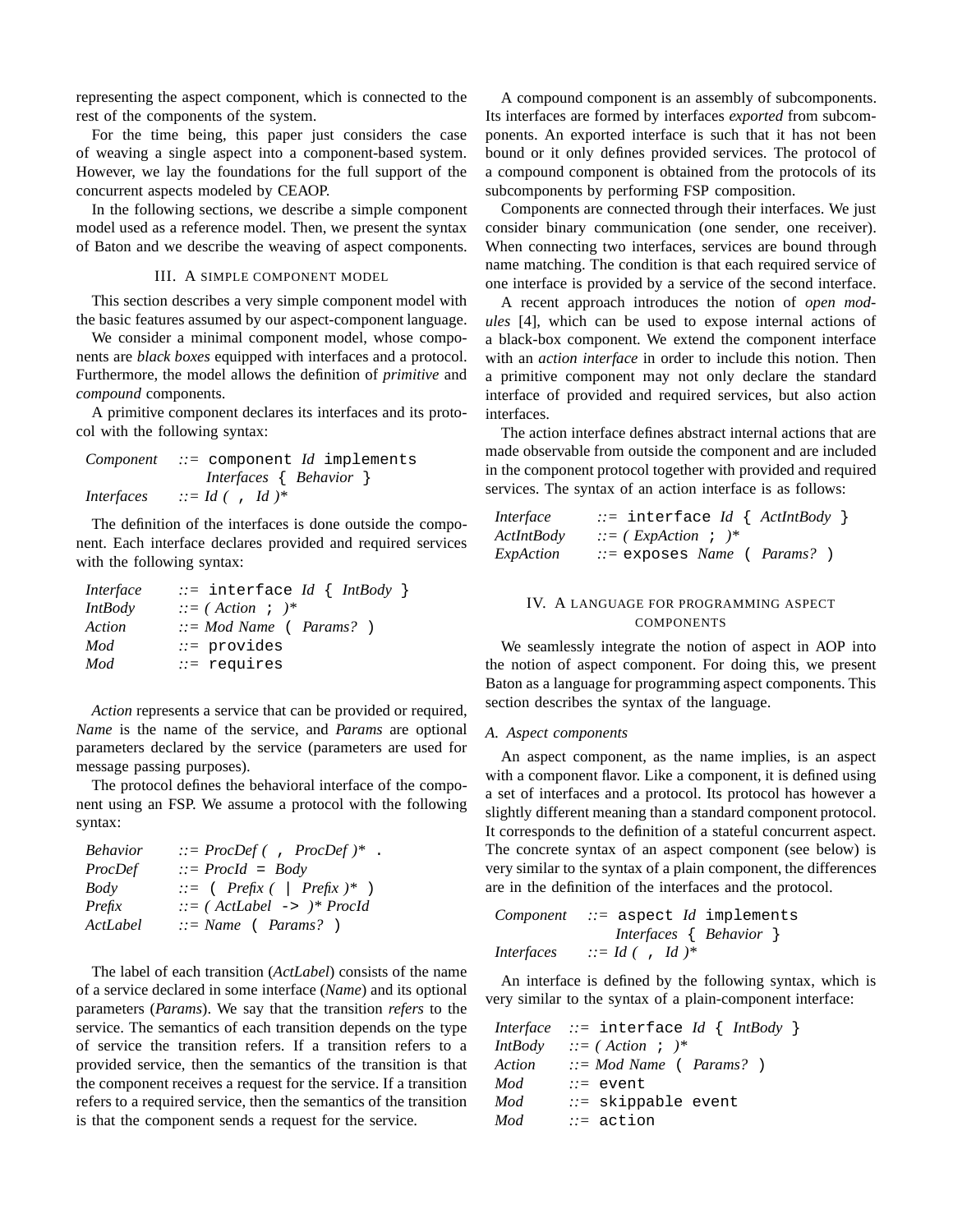Whereas a plain-component interface declares required and provided services, an aspect-component interface declares abstract actions representing base-program actions. Actions denoted with the keyword event represent actions that the aspect component observes in the base program. Actions denoted with the keyword skippable event represent actions that the aspect component observes and can make the base program skip. Actions denoted with the keyword action represent actions that the aspect component requires to implement its advices.

The syntax of the aspect-component protocol is as follows:

| <b>Behavior</b> | $ ::= Procbef$ ( , ProcDef)* .                |
|-----------------|-----------------------------------------------|
| ProcDef         | $\therefore$ = ProcId = Body                  |
| Body            | $\therefore$ ( Prefix (   Prefix $)$ * )      |
| Prefix          | $\therefore$ = (ActLabel Advice? -> )* ProcId |
| ActLabel        | $\therefore$ Name ( Params? )                 |

As we can see, the syntax of the aspect-component protocol is almost the same as the syntax of the plain-component protocol, except that the former allows the definition of *advised* transitions (i.e. transitions including an aspect advice, represented by the non-terminal *Advice*). For both, advised and non-advised transitions, *ActLabel* corresponds to an abstract action declared in the interface, more precisely, it corresponds to an action declared with the keyword skippable event for advised transitions, and to an action declared with the keyword event for non-advised ones. The semantics of a non-advised transition is that the aspect changes its state with the occurrence of the corresponding base action. The semantics of an *advised* transition is that, in the context of the corresponding base action, the aspect may execute advices and may prevent the action from happening. The syntax of *Advice* is as follows:

| Advice        | $\therefore$ > Before PS After    |  |
|---------------|-----------------------------------|--|
| <b>Before</b> | $ ::= (ActLabel : )^*$            |  |
| After         | $\therefore = ($ ; ActLabel $)$ * |  |
| PS            | $ ::=$ skip   proceed             |  |

Advices (*Before*, *After*) are sequences of abstract actions. Each of these abstract actions is an action declared with the keyword action in the aspect-component interface. The semantics of each action is that the aspect component sends a request for the corresponding service in some component of the system.

The parameters (*Params*) declared in the syntax of the aspect component are used for passing information from the base program to the aspect component. These parameters are available in the scope of each transition (*Prefix*).

#### *B. Connectors*

A connector binds abstract actions declared in the interface of an aspect component with concrete actions declared in the interface of the base components. The syntax of a connector is as follows:

| Connector  | $ ::=$ connector { Connection* }         |  |  |
|------------|------------------------------------------|--|--|
| Connection | $\therefore$ connects Action to Pattern; |  |  |

*Action* is an action declared in the interface of an aspect component. *Pattern* corresponds to a pattern that permits to match actions declared in the interface of a component.

#### V. WEAVING

Weaving an aspect component into a component-based system corresponds to generating a system with plain components. This is done by transforming the aspect component into a *plain aspect component* (PAC) and connecting it to the rest of the components of the system.

#### *A. The aspect component as a plain component*

This section describes how an aspect component is implemented as a plain component. In the remainder we describe the generation of the interfaces and the protocol of this component.

*1) Generation of the protocol:* The protocol of the PAC is the result of transforming the protocol of the aspect component. As previously explained, the aspect component observes actions of the component-based application, this is implemented in the PAC as the reception and sending of synchronization events (equivalent to the events introduced by the CEAOP model). These events are implemented as component services. We obtain the protocol of the PAC by applying the following transformations:

```
T(name(params) \rightarrow P) =eventB_name(params) -> eventE_name() -> P
```
 $T(name(params) > before; ps; after -> P) =$ eventB\_*name(params)* -> *before* -> *ps*B\_*name()* -> *ps*E*name()* -> *after* -> eventE\_*name()* -> *P*

The first transformation describes that taking into account a base program action *name(params)* is implemented as the reception of an event event<sub>B</sub> *name(params)* indicating that the action is about to be executed (the B in eventB is for begin) followed by the reception of an event eventE\_*name()* indicating that the action has been executed (the  $E$  in event  $E$ is for end).

The second transformation describes that a transition that introduces advices, and can make the base program skip an action *name(params)*, is programmed through the following communication between the PAC and a base component:

i. The PAC receives the event eventB *name(params)* from a base component when the action is about to be executed.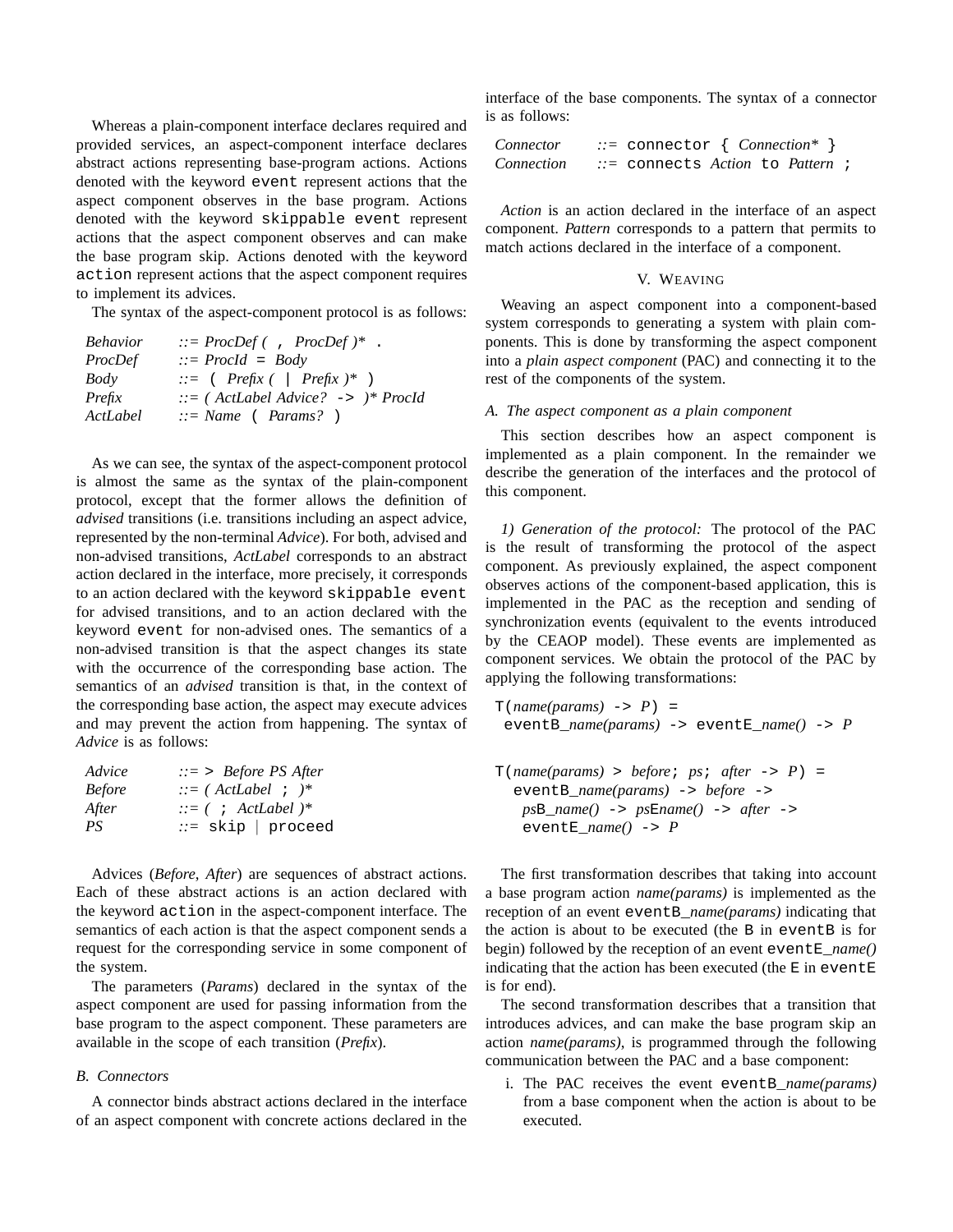- ii. Then, it executes the sequence of actions denoted by *before* and emits either the event skipB\_*name()* or the event proceedB\_*name()* to indicate to the base component whether the action has to be skipped or not.
- iii. The base component receives the last event, skip the action or proceed, and emits either the event skipB\_*name()* or the event proceedB\_*name()* indicating whether the action has just been skipped or not.
- iv. The PAC receives the last event, executes the sequence of actions denoted by *after* and emits the event eventE\_*name()* to indicate to the base component that this base component can continue with its computation.
- v. The base component receives this event and continues.

*2) Generation of the interfaces:* The interfaces of the PAC are derived from the interfaces of the aspect component. They basically consist of the declaration of the synchronization events used in the PAC protocol.

An action declared as event *name(params)* in the aspectcomponent interface is used in non-advised transitions of the aspect-component protocol. It generates the following interface in the PAC:

```
interface SyncA_name {
 provides eventB_name(params);
  provides eventE_name();
}
```
In an analogous way, an action declared as skippable event *name(params)* in the aspectcomponent interface is used in advised transitions of the aspect-component protocol. It generates the following interface in the PAC:

```
interface SyncA_name {
 provides eventB_name(params);
 requires eventE_name();
 requires proceedB_name();
 provides proceedE_name();
 requires skipB_name();
 provides skipE_name();
}
```
Finally, an action declared as action *name(params)* in the aspect-component interface is used in the advice of advised transitions and generates the following interface in the PAC:

```
interface A_name {
  requires name(params);
}
```
#### *B. Connecting plain components*

Once the PAC has been generated, the second part of the weaving process is to connect the PAC to the rest of the components of the system. The Baton connector tells us

which base component should be connected to the PAC, more precisely, which concrete actions from the base components should be connected to which abstract actions of the aspect component.

A Baton connector matches services and internal actions declared in the interface of a base component. If a service or internal action *s(params)* is matched, then there is an association with an abstract action used by the aspect component (to simplify things, we suppose that for each abstract action only one service or internal action is matched in all the component hierarchy). If the abstract action has been declared as event *name(params)* or skippable event *name(params)*, then the PAC implements an interface SyncA\_*name*. A complementary interface, namely SyncB\_*name*, is introduced in the component to make the connection. Furthermore, the necessary modifications in the protocol of the base component are performed.

We define two transformations to the base-component protocol:

```
T(s(\text{params}) \rightarrow P) =eventB_name(params) ->
  s(params) \rightarroweventE_name() -> P
```

```
T(s(\text{params}) \rightarrow P) =eventB_name(params) -> proceedB_name() ->
  s(params) \rightarrowproceedE_name() -> eventE_name() -> P
 |eventB_name(params) -> skipB_name() ->
  skipE_name() -> eventE_name() -> P
```
The first transformation applies if the abstract action *name(params)* has been declared as event. Then the component has to generate one event before the execution of the concrete action and another event after. The second transformation applies if the abstract action has been declared as skippable event. Then the component has to generate events that introduce the possibility of skipping the action (as seen in the generation of the PAC protocol).

If the abstract action has been declared as action *name(params)*, then there is an interface A\_*name* that is connected to the interface of *s(params)*.

We have introduced a language for programming aspect components and shown how these components can be implemented as plain components. Afterwards, this section has described the process of weaving. The next section presents an example to illustrate the approach.

#### VI. EXAMPLE

To illustrate the approach we use a simple example based on e-commerce applications. Clients connect to a website and must login to identify themselves, then they may browse an on-line catalog. The session ends at checkout, that is, as soon as the client has paid. In addition, an administrator of the shop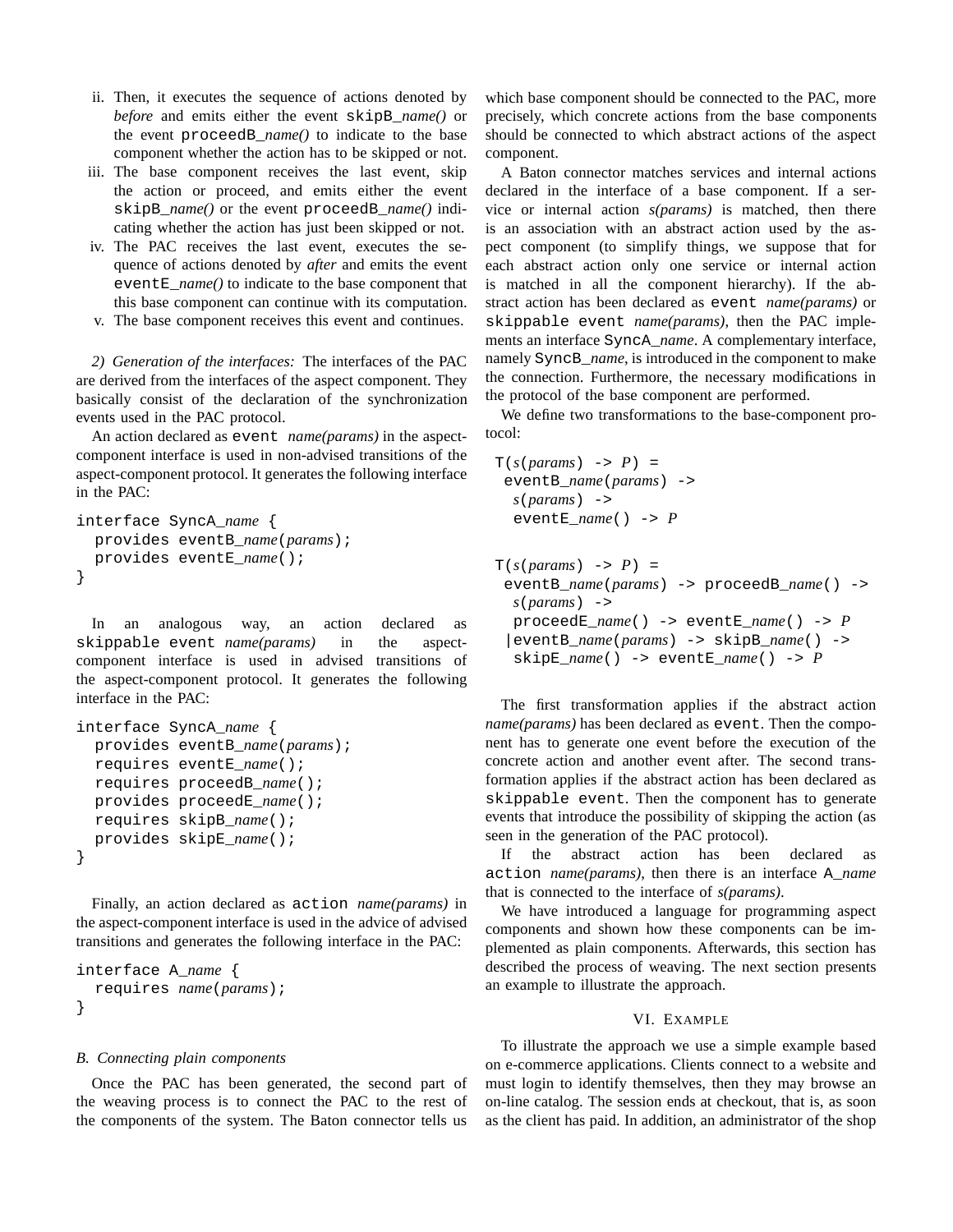can update the website at any time by publishing a working version. Consider the application has been programmed as the component-based system of the following figure:



The application consists of five components: Client represent a client, Admin an administrator, Auth an authorization entity, Catalog the on-line catalog, and Logger a component that implements a logging functionality. The interfaces Client.ShopC and Catalog.ShopS declare a service getItems(), which is used by the client to browse the catalog, and a service pay(List items), used to make a payment. The interfaces Client.ConnC and Auth.ConnS declare a service login(Credential credential), which is used by the client to identify itself. The interfaces Admin.WorkC and Catalog.WorkS declare a service addItem(Item item), which is used by the administrator to update the catalog.

As an example we show the definition of the component Admin:

```
component Admin implements WorkC {
 Begin = ( addItem(Item item) -> Begin).
}
interface WorkC {
 requires addItem(Item item);
}
```
Let us now consider the problem of canceling updates to the client-specific view of the e-commerce shop during session, e.g. to ensure consistent pricing to the client. We can define a suitable aspect component, which we call Consistency, to solve this problem. The aspect component programmed in Baton is as follows:

aspect Consistency implements ConsistencyI { OutSession = ( login() -> InSession ), InSession =

```
( update() > skip; log() -> InSession
```

```
| checkout() -> OutSession ).
```

```
interface ConsistencyI {
 event login();
 event checkout();
  skippable event update();
  action log();
}
```
}

This aspect initially starts in state OutSession and waits for a login() action from the base program (other actions are just ignored). When the login() action occurs, the base program resumes by performing the login(), and the aspect proceeds to state InSession in which it waits for either an update() or a checkout() action (other actions being ignored). If update() occurs first, the associated advice skip; log() causes the base program to skip the update() action and the  $log($ ) action is performed. Then the base program resumes and the aspect returns to state InSession. If checkout() occurs first, the aspect returns to state OutSession. Since update() actions are ignored in state OutSession, updates occurring out of a session are performed, while those occurring within sessions (state InSession) are skipped.

In order to weave the Consistency aspect component, we define the following Baton connector, which binds the abstract actions declared in the interface of the Consistency aspect component with concrete actions declared in the system:

```
connector Connector {
 connects login() to *.*.login(..);
 connects checkout() to *.*.pay(..);
 connects update() to *.*.addItem(..);
 connects log() to Logger. Trace. log();
}
```
In the weaving of the aspect component into the application, the PAC is generated and connected to the corresponding components of the system. The code below shows the definition of the resulting PAC:

```
component PAC implements SyncA_login,
         SyncA_checkout, SyncA_update,
         A_log
{
 OutSession =
 ( eventB_login() -> eventE_login() ->
   InSession),
 InSession =
 ( eventB_update() -> skipB_update() ->
   skipE_update() -> log() ->
   eventE_update() -> InSession
  | eventB_checkout() -> eventE_checkout()
   -> OutSession ).
}
```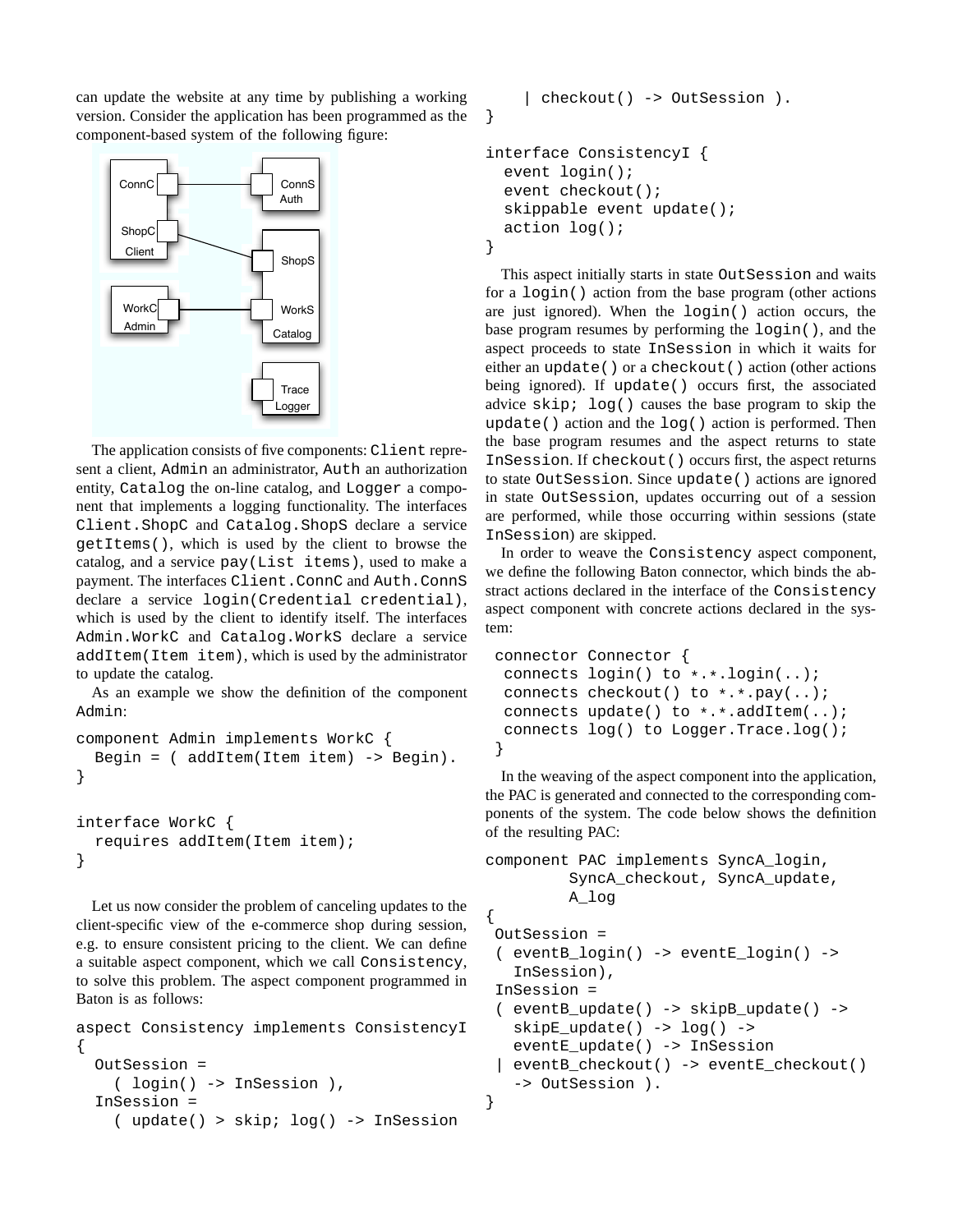```
interface SyncA_login {
 provides eventB_login();
 provides eventE_login();
}
```

```
interface SyncA_checkout {
 provides eventB_checkout();
 provides eventE_checkout();
}
```

```
interface SyncA_update {
 provides eventB update();
 requires eventE_update();
 requires proceedB_update();
 provides proceedE_update();
 requires skipB_update();
 provides skipE_update();
}
interface A_log {
```

```
requires log();
}
```
The following figure illustrates the PAC with its corresponding interfaces connected to the rest of the system (for the sake of space, we have hidden the component Catalog).



The weaving also produces the instrumentation of some base components.As an example the component Admin becomes equivalent to:

```
component Admin implements
                    WorkC, SyncB_update
{
 Begin =
 ( eventB_update() -> proceedB_update() ->
  addItem(Item item) -> proceedE_update()
   -> eventE_update() -> Begin
 | eventB_update() -> skipB_update() ->
```

```
skipE_update() -> eventE_update() ->
  Begin ).
}
interface WorkC {
 requires addItem(Item item);
}
interface SyncB_update {
  requires eventB update();
 provides eventE_update();
 provides proceedB_update();
 requires proceedE_update();
 provides skipB_update();
 requires skipE_update();
}
```
#### VII. RELATED WORK

The work on open modules [4] suggests that module interfaces should be extended with pointcut names to be used by aspect implementors in order to advise the aspect as well as by the module implementor who, in case of an evolution of the module, may have to update the definition of the pointcut. We do something very similar with action interfaces, which, together with the component protocol, is an abstract description of the execution points within the component that an aspect may affect.

FuseJ [5] aims at achieving a symmetric, unified component architecture that treats aspects and components as uniform entities. Then, it addresses the problem of properly configuring connections between components implementing a concern and the rest of the system. FuseJ proposes a powerful *configuration language* to program component connections that support crosscutting connections. This is conceptually similar to a Baton connector.

Fractal Aspect Component (FAC) [6] introduces a general model for components and aspects. FAC decomposes a software system into regular components and *aspect components* (ACs), where an AC is a regular component that embodies a crosscutting concern. An *aspect domain* is the reification of the notion of a pointcut: the components picked out by an AC. Furthermore, the implicit relationship between a woven AC and the component in which the aspect component applies is a first-class entity called an *aspect binding*. A posterior work [7] introduces the notion of open modules to FAC.

None of these approaches support the definition of connections between components implementing advices and base components that depend on a global shared state. Baton permits to program this kind of smart connections that corresponds to stateful aspects in the AOP terminology. Furthermore, none of these approaches seamlessly integrate AOP into COP as Baton does.